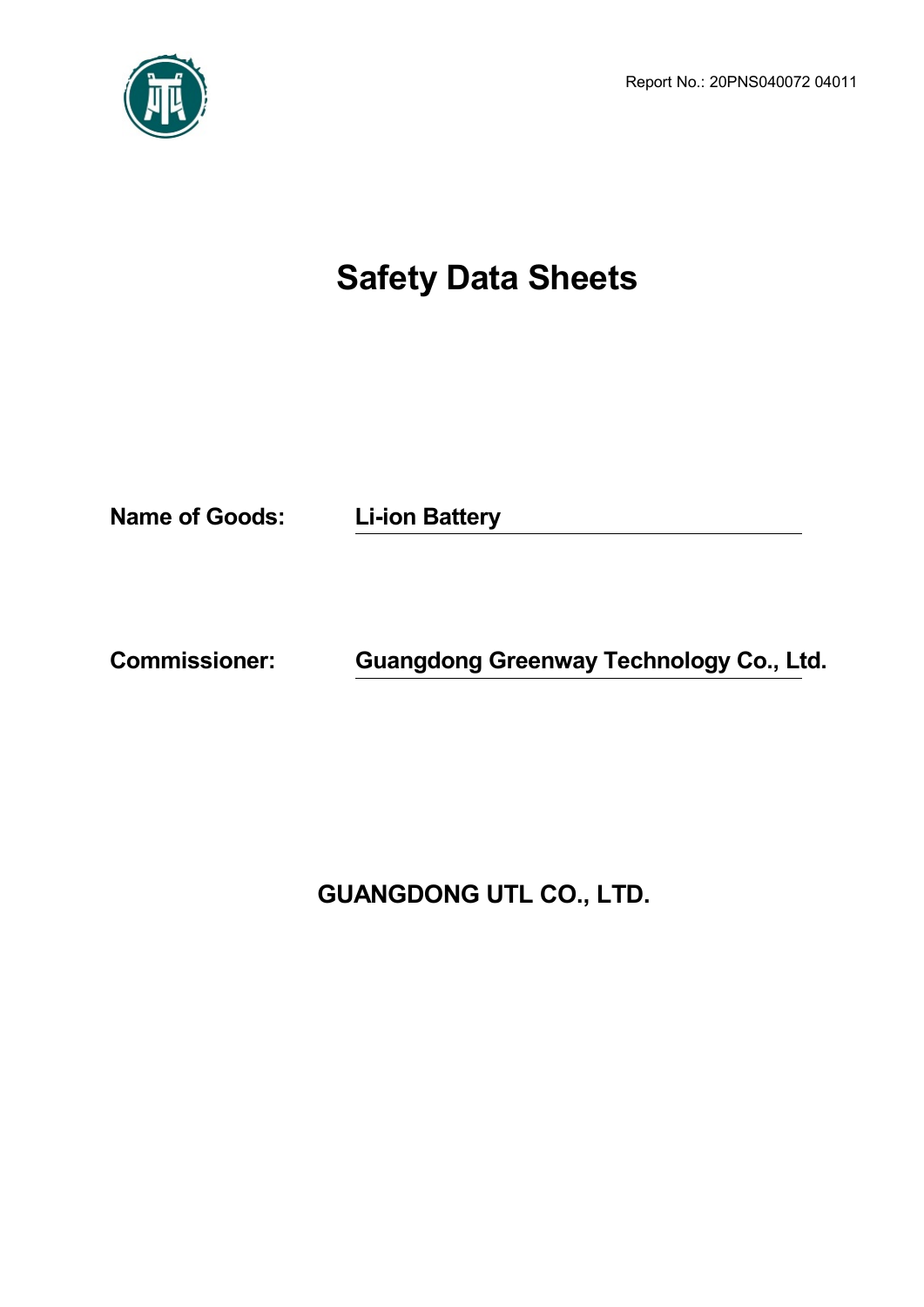# **Safety Data Sheet (SDSs)**

| Name of goods               | Li-ion Battery                                                                                                                                                                                                         |                        |  |  |  |
|-----------------------------|------------------------------------------------------------------------------------------------------------------------------------------------------------------------------------------------------------------------|------------------------|--|--|--|
| <b>Type/Mode</b>            | <b>YETI1000X</b>                                                                                                                                                                                                       |                        |  |  |  |
| <b>Ratings</b>              | 10.8V, 91Ah, 983Wh                                                                                                                                                                                                     |                        |  |  |  |
| <b>Commissioned by</b>      | Guangdong Greenway Technology Co., Ltd.                                                                                                                                                                                |                        |  |  |  |
| <b>Commissioner address</b> | Tongsha New Industry Park, Dongcheng Street, Dongguan City,<br>Guangdong Province, P.R. China                                                                                                                          |                        |  |  |  |
| <b>Manufacturer</b>         | Guangdong Greenway Technology Co., Ltd.                                                                                                                                                                                |                        |  |  |  |
| <b>Manufacturer address</b> | Tongsha New Industry Park, Dongcheng Street, Dongguan City,<br>Guangdong Province, P.R. China                                                                                                                          |                        |  |  |  |
| Inspection according to     | OSHA GHS 《A Guide to The Globally Harmonized System of<br>Classification and Labelling of Chemicals»<br>IATA DGR 《Dangerous Goods Regulations》<br>IMO IMDG CODE 《INTERNATIONAL MARITIME Dangerous Goods<br><b>CODE</b> |                        |  |  |  |
| Receiving date: 2020-04-03  |                                                                                                                                                                                                                        | Issue date: 2020-04-22 |  |  |  |

Approved by:  $\mathcal{L}_{m}$   $\mathcal{N}_{\mathcal{U}}$   $\mathcal{L}_{\mathcal{U}}$  Reviewed by:  $\mathcal{L}_{\mathcal{U}}$   $\mathcal{L}_{\mathcal{U}}$   $\mathcal{L}_{\mathcal{U}}$  Tested by: Miller Zhu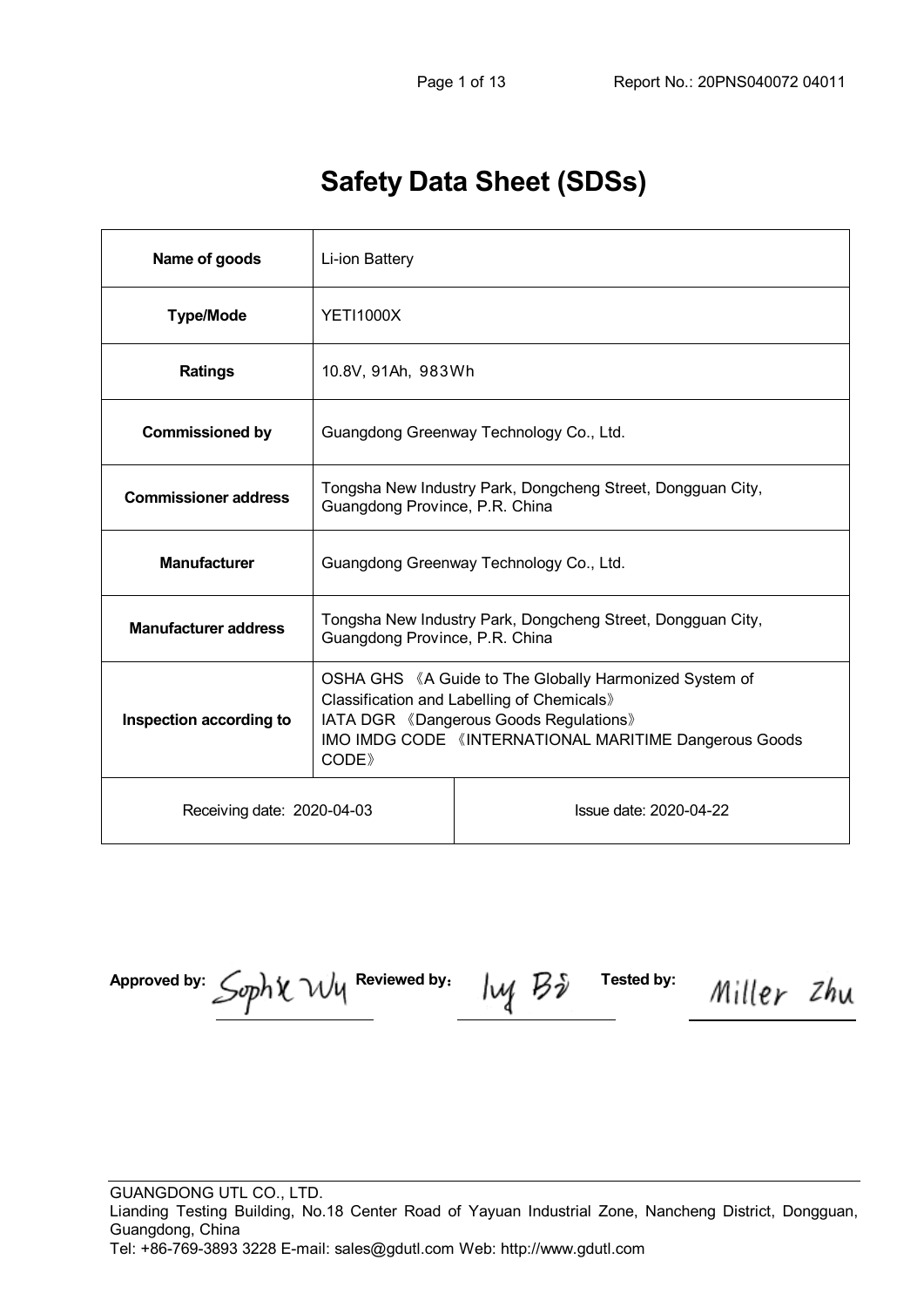### **1. IDENTIFICATION OF THE SUBSTANCE/PREPARATION AND OF THE COMPANY/UNDERTAKING**

#### **Product Identifier**

**Product name: Li-ion Battery** Model:YETI1000X 10.8V, 91Ah, 983Wh

#### **Other means of identification**

Synonyms:

#### **Recommended use of the chemical and restrictions on use**

Recommended Use:

Uses advised against:

a) Do not dismantle, open or shred secondary cells or batteries.

b) Do not expose cells or batteries to heat or fire. Avoid storage in direct sunlight.

c) Do not short-circuit a cell or battery. Do not store cells or batteries haphazardly in a box or drawer.

where they may short-circuit each other or be short-circuited by other metal objects.

d) Do not remove a cell or battery from its original packaging until required for use.

e) Do not subject cells or batteries to mechanical shock.

f) In the event of a call leaking, do not allow the liquid to come in contact with the skin or eyes. If contact has been made, wash the affected ares with copious amounts of water and seek medical advice.

g) Do not use any charger other than that specifically provided for use with the equipment.

h) Observe the plus(+) and minus(-) marks on the cell, battery and equipment and ensure correct use.

i) Do not use any cell or battery which is not designed for use with the equipment.

j) Do not mix cells of different manufacturer, capacity, size or type within a device.

k) Battery usage by children should be supervised.

l) Seek medical advice immediately if a cell or a battery has been swallowed.

m) Always purchase the battery recommended by the device manufacturer for the equipment.

n) Keep cells and batteries clean and dry.

o) Wipe the cell or battery terminals with a clean dry cloth if they become dirty.

p) Secondary cells and batteries need to be charged before use. Always use the correct charger and refer to the manufacturer's instructions or equipment manual for proper charging instructions.

q) Do not leave a battery on prolonged charge when not in use.

r) After extended periods of storage, it may be necessary to charge and discharge the cells or batteries several times to obtain maximum performance.

s) Retain the original product literature for future reference.

t) Use only the cell or battery in the application for which it was intended.

u) When possible, remove the battery from the equipment when not in use.

v) Dispose of properly.

#### **Details of the Manufacturer of the safety data sheet**:

Name: Guangdong Greenway Technology Co., Ltd.

Address: Tongsha New Industry Park, Dongcheng Street, Dongguan City, Guangdong Province, P.R. China Telephone number of the supplier: +86-769-27282088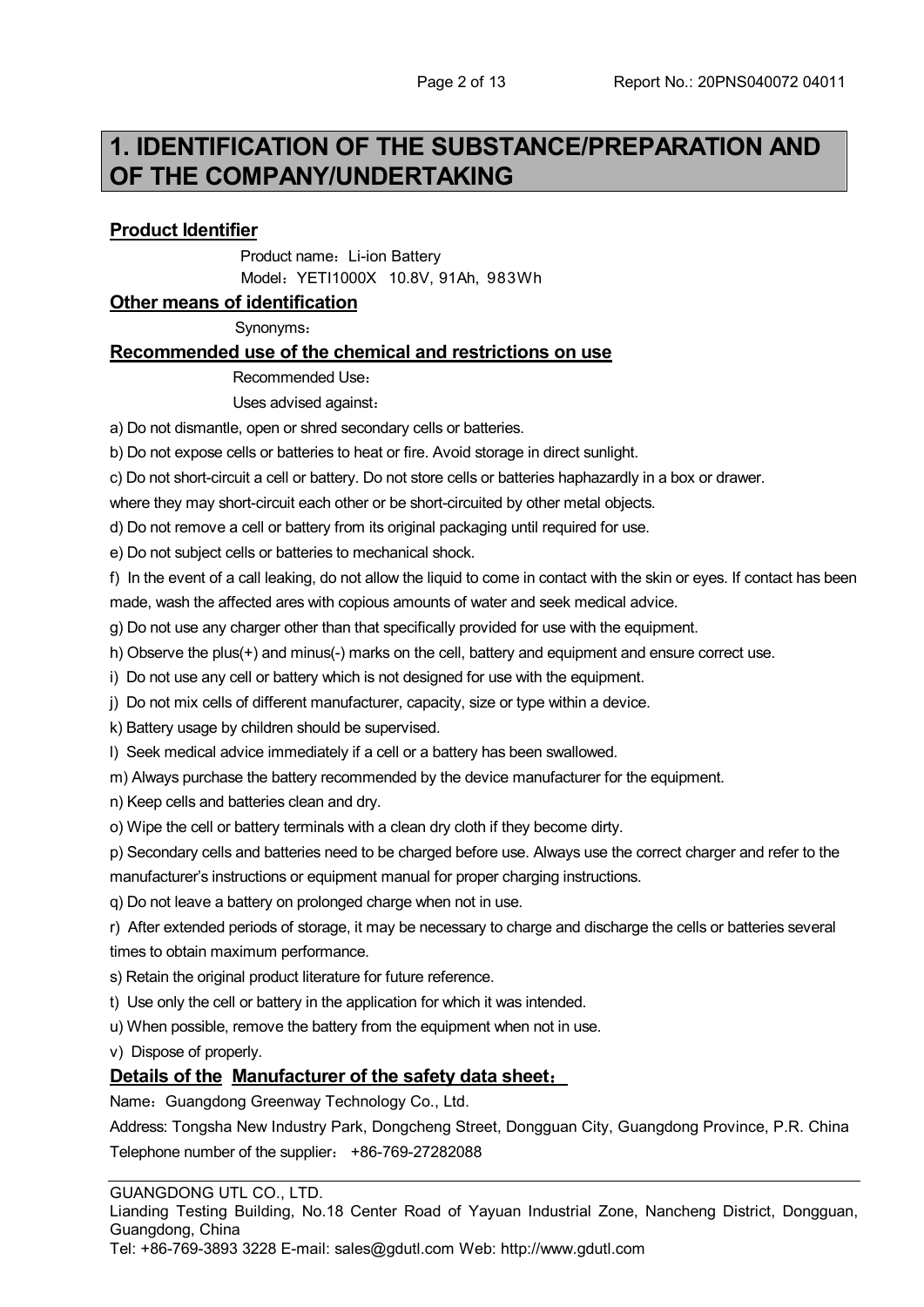Fax: N/A Postcode:523000 E-mail address: yanglong@greenway-battery.com **Emergency telephone number**

#### **Company Emergency Phone Number:** +86-769-27282088

### **2. HAZARDS IDENTIFICATION**

#### **Classification of the substance or mixture**

Classification according to GHS

#### **ACUTE TOXICITY-ORAL**

Hazard category: 4

Signal world: Warning

Hazard statement: Harmful if swallowed

Pictogram:

Prevention: Wash thoroughly after handling. Do not eat, drink or smoke when using this product.

Response: Call a Poison center or doctor/physician if you feel unwel

Storage:

Disposal: Dispose of contents/container in accordance with local/national regulations

#### **ACUTE TOXICITY-DERMAL**

Hazard category: 4

Signal world: Warning.

Hazard statement: Harmful in contact with skin

Pictogram:

Prevention: Wear protective gloves/protective clothing

Response: Call a Poison center or doctor/physician if you feel unwel

Storage:

Disposal: Dispose of contents/container in accordance with local/national regulations

#### **SKIN CORROSION/IRRITATION**

Hazard category: 2

Signal world: Warning.

Hazard statement: Causes skin irritation.

Pictogram:

Prevention: Wash thoroughly after handing. Wear protective gloves.

Response: Take off contaminated clothing and wash it before reuse.

Storage:

Disposal: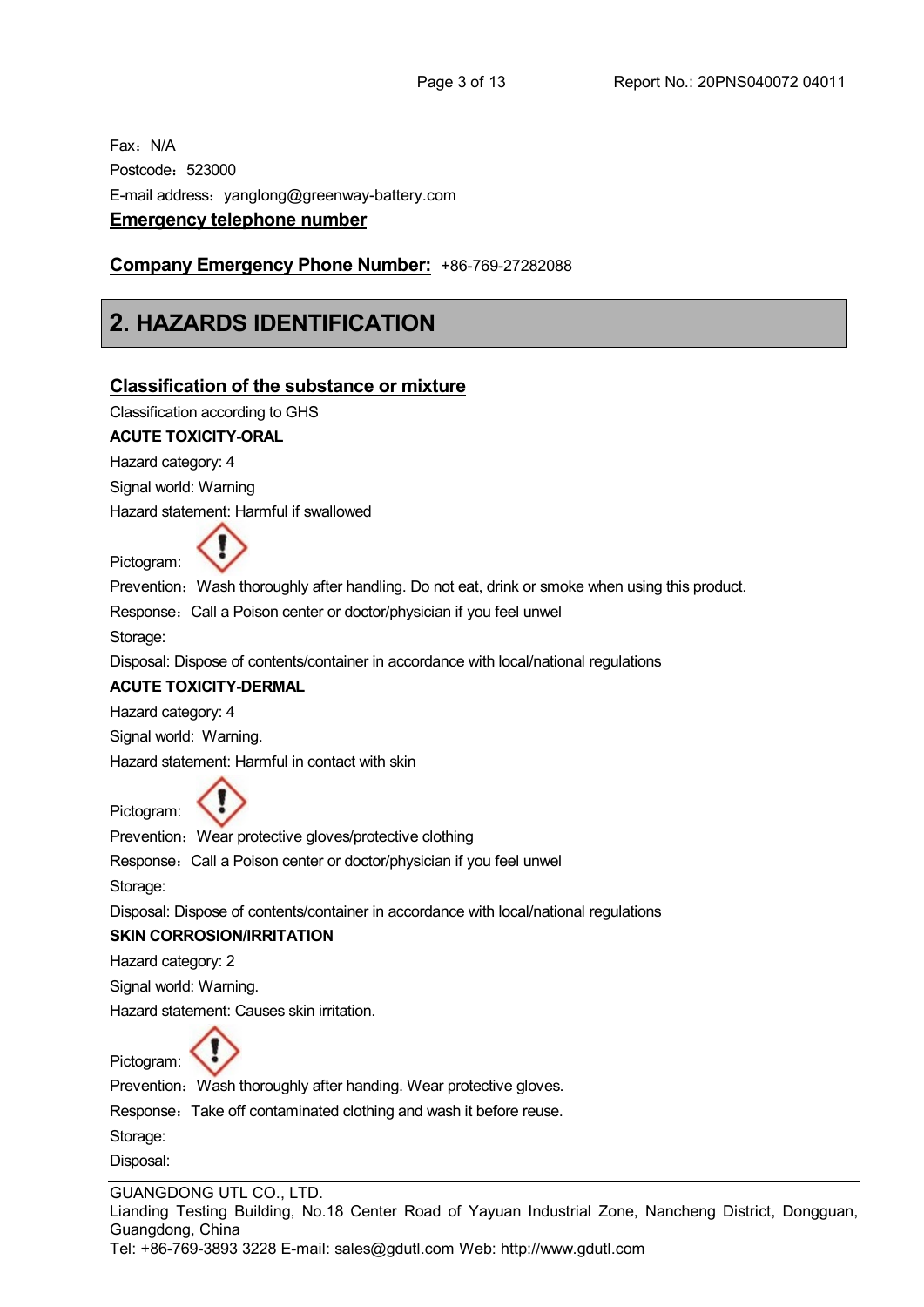#### **SENSITIZATION-SKIN**

Hazard category: 1A

Signal world: Warning

Hazard statement: May cause an allergic skin reaction.



Prevention: Avoid breathing dust/fume/gas/mist/vapors/spray. Wear protective gloves.

Response: If on skin: Wash with plenty of water. If skin irritation or rash occurs: Get medical advice/attention. Wash contaminated clothing before reuse.

Storage:

Disposal: Dispose of contents/container in accordance with local/national regulations.

### **3. COMPOSITION/INFORMATION ON INGREDIENTS**

#### **Chemical characterixation: Mixtures**

#### **Description:**

Product: Consisting of the following components

| Common Chemical Name                            | Chemical Formula        | Concentration<br>(96) | <b>CAS Number</b> |  |
|-------------------------------------------------|-------------------------|-----------------------|-------------------|--|
| Aluminum                                        | Al                      | $2 - 10$              | 7429-90-5         |  |
| <b>Cobalt Lithium Manganese</b><br>Nickel Oxide | $LiNixCovMn1-xvO2$      | 20-50                 | 182442-95-1       |  |
| Polyvinylidene Fluoride (PVDF)                  | $(C_2H_2F_2)n$<br>$<$ 5 |                       | 24937-79-9        |  |
| Styrene-Butadiene Rubber<br>(SBR)               | $(C_8H_8.C_4H_6)x$      | $<$ 5                 | 9003-55-8         |  |
| Copper                                          | Cu                      | $2 - 10$              | 7440-50-8         |  |
| Carbon Foil                                     | C                       | $10 - 30$             | 7440-44-0         |  |
| Electrolyte (Proprietary)                       |                         | $10 - 20$             |                   |  |
| Aluminum and Inert Materials                    |                         | Remainder             |                   |  |

Note: CAS number is Chemical Abstract Service Registry Number.

N/A=Not apply.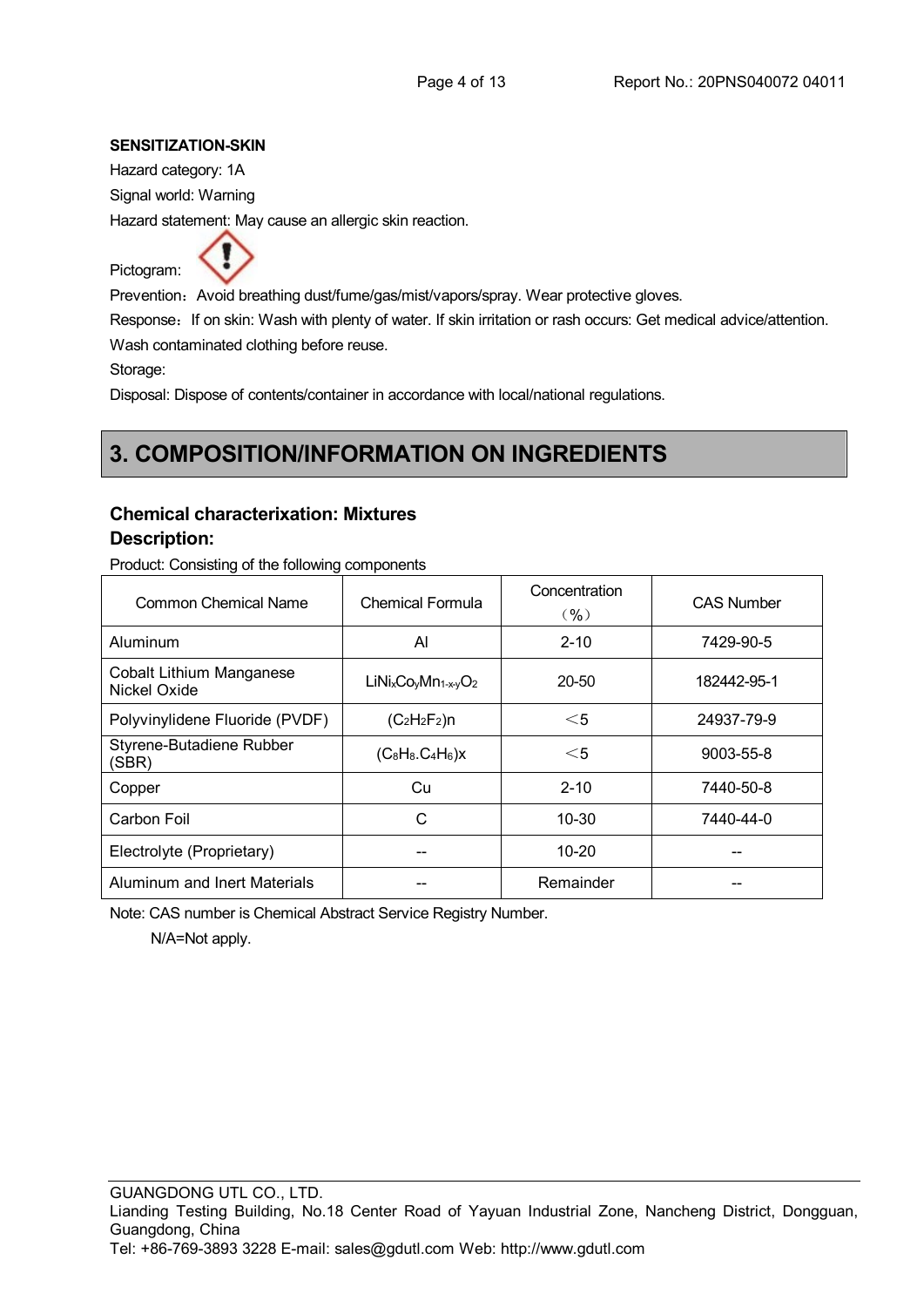### **4. FIRST-AID MEASURES**

#### **First aid measures**

Eye Contact Rinse thoroughly with plenty of water, also under the eyelids. If symptoms persist, call a physician. Skin Contact Remove contaminated clothing and shoes. Wash skin with soap and water. In the case of skin irritation or allergic reactions see a physician.

Inhalation Move to fresh air. If symptoms persist, call a physician.

Ingestion Do NOT induce vomiting. Drink plenty of water. If symptoms persist, call a physician.

Most important symptoms and effects, both acute and delayed

Swallowing Do not induce vomiting. Get medical attention.

**Most Important Symptoms/Effects** No information available.

#### **Indication of any immediate medical attention and special treatment needed**

Notes to Physician Test symptomatically

### **5. FIRE-FIGHTING MEASURES**

#### **Suitable Extinguishing Media**

CO2, dry chemical powder, water spray.

Unsuitable Extinguishing Media: No information available.

#### **Specific Hazards Arising from the Chemical**

Formation of toxic gases is possible during heating or case of fire.

In case of fire, the following can be released:

Carbon monoxide (Co)

Carbon dioxide

Other irritating and toxic gases.

#### **Hazardous Combustion Products**

Carbon oxides. Explosion Date

Sensitivity to Mechanical Impact No

Sensitivity to Static Discharge No

#### **Protective Equipment and Precautions for Firefighters**

As in any fire, wear self-contained breathing apparatus pressure-demand, MSHA/NIOSH (approved or equivalent) and full protective gear. For example: Wear self-contained respiratory protective device.

Wear suitable protective clothing and eye/face protection.

#### **Special hazards arising from the substance or mixture:**

Battery may burst and release hazardus decomposition products when exposed to a fire situation.

Lithium ion batteries contain flammable electrolyte that may vent, ignite and produce sparks when subjected to high temperature (>150°C), When damaged or abused (e.g. mechanical damage or electrical overcharging ); may burn rapidly with flare-burning effect; may ignite other batteries in clothes proximity.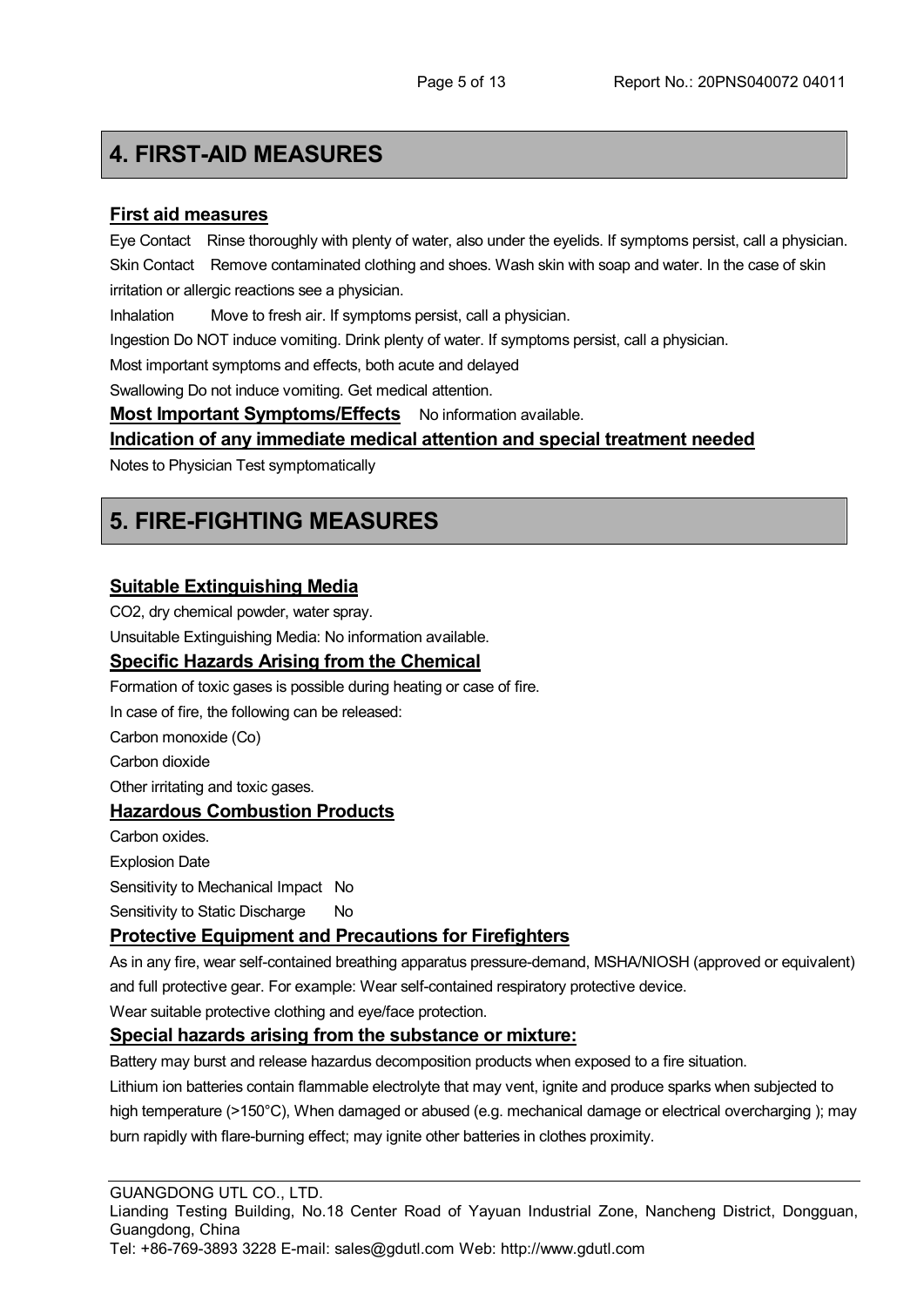### **6. ACCIDENTAL RELEASE MEASURES**

#### **Personal precautions, protective equipment and emergency procedures**

Personal Precautions Avoid contact with eyes.

Refer to section 8 for personal protective equipment. Ensure adequate ventilation. Remove all sources of ignition. Evacuate personnel to safe areas.

#### **Environmental Precautions**

Environmental Precautions Refer to protective measures listed in Sections 7 and 8. Absorb with liquid-binding material (sand, diatomite, acid binders, universal binders, sawdust). Dispose contaminated material as waste according to item 13.

#### **Methods and material for containment and cleaning up**

Methods for Containment Prevent further leakage or spillage if safe to do so.

Methods for Cleaning up Use personal protective equipment. Dam up. Cover liquid spill with sand, earth or other Non combustible absorbent material. Pick up and transfer to properly labelled containers. Clean contaminated surface thoroughly.

### **7. HANDLING AND STORAGE**

#### **Precautions for safe handling**

Handing Handle in accordance with good industrial hygiene and safety practice. Avoid contact with skin, eyes and clothing. Wear personal protective equipment.

Wash thoroughly after handling. Use this material with adequate ventilation.

The Product is not explosive.

#### **Conditions for safe storage, including any incompatibilities**

If the Lithium-ion Battery is subject to storage for such a long term as more than 3 months, it is recommended to recharge the Lithium-ion Polymer Battery Periodically.

3 months: -20°C~ +45°C, 45 to 85% RH

And recommended at -20°C~+20°C for long period storage.

The capacity recovery rate in the delivery state (50% capacity of fully charged) after storage is assumed to be 80% or more.

The voltage for a long time storage shall be 10.8-12.6V range.

Do not storage Lithium-ion Battery haphazardly in a box or drawer where they may short-circuit each other or be short-circuited by other metal objects.

Keep out of reach of children.

Do not expose Lithium-ion Polymer Battery to heat or fire. Avoid storage in direct sunlight.

Do not store together with oxidizing and acidic materials.

Keep ignition sources away- Do not smoke.

GUANGDONG UTL CO., LTD. Lianding Testing Building, No.18 Center Road of Yayuan Industrial Zone, Nancheng District, Dongguan, Guangdong, China

Tel: +86-769-3893 3228 E-mail: sales@gdutl.com Web: http://www.gdutl.com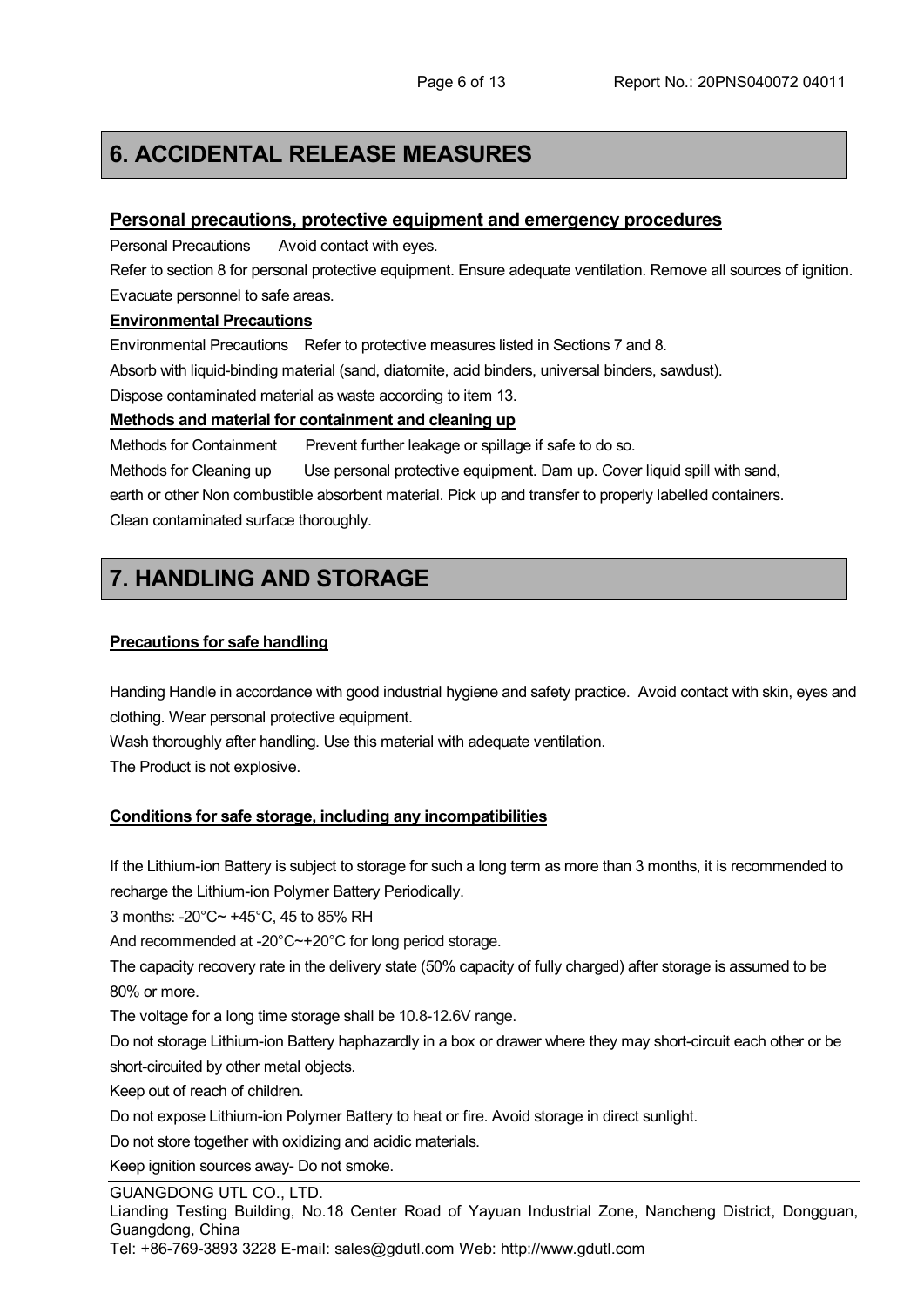Store in cool, dry and well-ventilated place.

**Incompatible Products** None known.

### **8. EXPOSURE CONTROLS AND PERSONAL PROTECTION**

#### **Control parameters**

| Ingredients with limit values that require monitoring at the workplace: |                                       |  |  |
|-------------------------------------------------------------------------|---------------------------------------|--|--|
| 182442-95-1                                                             | Cobalt Lithium Manganese Nickel Oxide |  |  |
| TLV(USA)                                                                | $0.02$ mg/m <sup>3</sup>              |  |  |
| $MAK(Germany)$ 0.1mg/m <sup>3</sup>                                     |                                       |  |  |

**Other Exposure Guidelines** Vacated limits revoked by the Court of Appeals decision in AFL-CIO v.

OSHA, 965 F.2d 962 (11th Cir., 1992).

#### **Appropriate engineering controls**

#### **Engineering Measures** Showers

Eyewash stations

Ventilation systems

Use adequate general or local exhaust ventilation to keep airborne concentrations below the permissible Exposure limits. Ensure or adequate ventilation.

#### **Individual protection measures, such as personal protective equipment**

#### **Eye/Face Protection:**



**Tightly sealed goggles**

#### **Body protection:**

Protective work clothing.

#### **Skin protection:**



#### **Material of gloves:**

The selection of the suitable gloves does not noly depend on the material, but also on further marks of quality and varies from manufacturer to manufacturer. As the product is preparation of several substances, the resistance of the glove material can not to be calculated in advance and has therefore to be checked prior to the application.

#### **Penetration time of glove material:**

The exact break trough time has to be found out by manufacturer of the Protective gloves and has to be observed.

#### **Respiratory Protection** No protective equipment is needed under normal use conditions. If exposure limits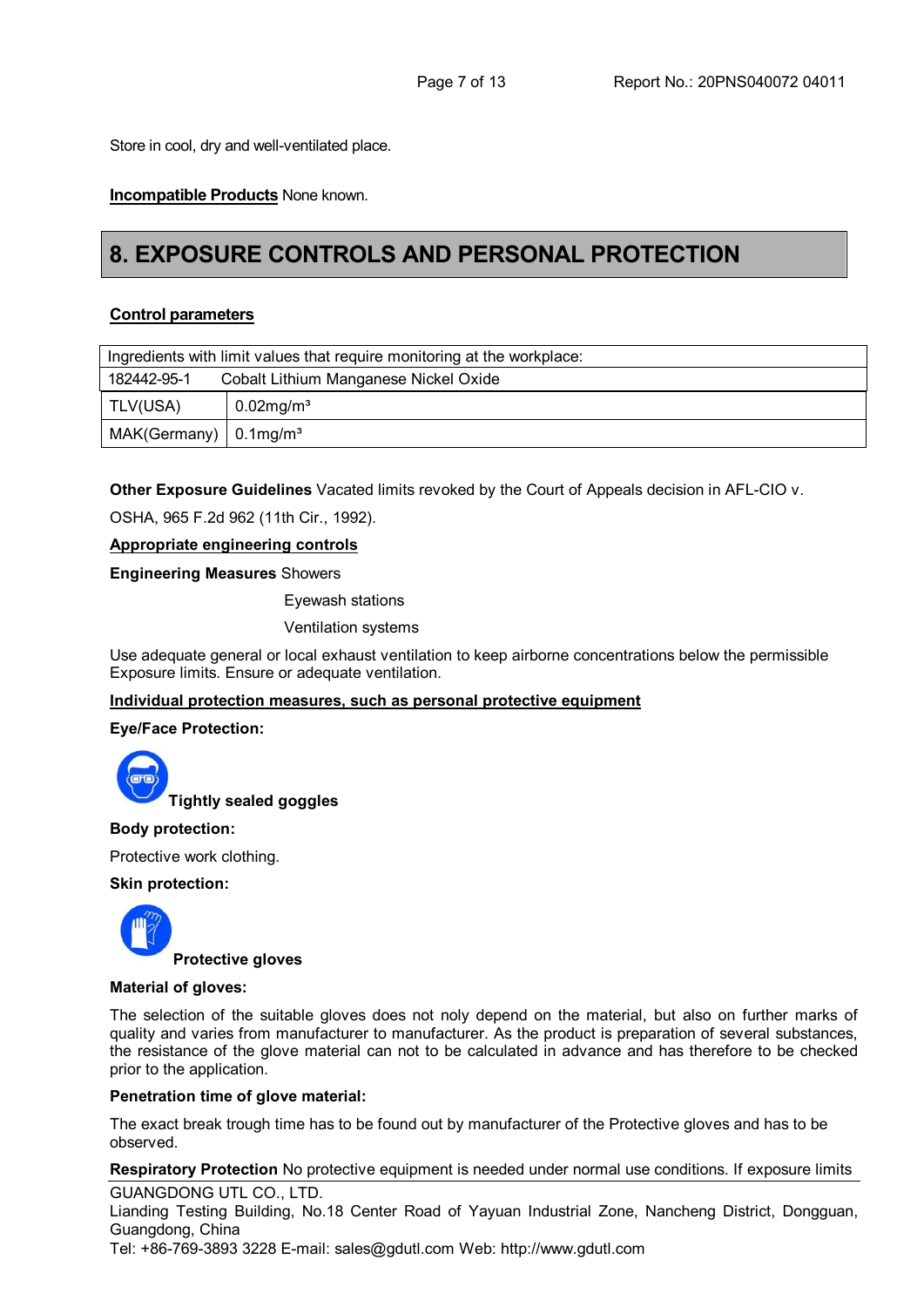are exceeded or irritation is experienced, ventilation and evacuation may be required.

**Hygiene Measures** Handle in accordance with good Industrial hygiene and safety practice.

### **9. PHYSICAL AND CHEMICAL PROPERTIES**

|                                              | Form: Prismatic shape                    |                                            |  |  |  |  |
|----------------------------------------------|------------------------------------------|--------------------------------------------|--|--|--|--|
| Physician                                    | Colour: Black+Silver                     |                                            |  |  |  |  |
| <b>State</b>                                 | Odour: Odourless                         |                                            |  |  |  |  |
|                                              | Odor Threshold: No information available |                                            |  |  |  |  |
| Change in condition:                         |                                          |                                            |  |  |  |  |
| pH, with indication of the concentration     |                                          | Not determined.                            |  |  |  |  |
| Melting Point/freezing point                 |                                          | Not determined.                            |  |  |  |  |
| Initial boiling point and Boiling range:     |                                          | Not determined.                            |  |  |  |  |
| <b>Flash Point</b>                           |                                          | Not determined.                            |  |  |  |  |
| Evaporation rate                             |                                          | Not determined.                            |  |  |  |  |
| Flammability (solid, gas)                    |                                          | Not determined.                            |  |  |  |  |
| Upper/lower flammability or explosive limits |                                          | Not determined.                            |  |  |  |  |
| Vapor Pressure:                              |                                          | Not determined.                            |  |  |  |  |
| Vapor Density:                               |                                          | Not determined.                            |  |  |  |  |
| relative density:                            |                                          | Not determined.                            |  |  |  |  |
| Solubility in Water:                         |                                          | Not determined.                            |  |  |  |  |
| Solubility in other solvents                 |                                          | Not determined.                            |  |  |  |  |
| n-octanol/water partition coefficient        |                                          | Not determined.                            |  |  |  |  |
| Auto-ignition temperature                    |                                          | Product is not self-igniting.              |  |  |  |  |
| Decomposition temperature                    |                                          | Not determined.                            |  |  |  |  |
| Odout threshold                              |                                          | Not determined.                            |  |  |  |  |
| Evaporation rate                             |                                          | Not determined.                            |  |  |  |  |
| Viscosity                                    |                                          | Not determined.                            |  |  |  |  |
| Other Information                            |                                          | No further relevant information available. |  |  |  |  |

### **10. STABILITY AND REACTIVITY**

**Reactivity:** Stable under recommended storage and handling conditions (see section 7, Handling and storage)

**Chemical stability:** Stable Under normal conditions of use, storage and transport.

**Thermal decomposition/conditions to be avoided:** No decomposition if used according to specifications.

**Possibility of Hazardous Reactions:** None under normal processing.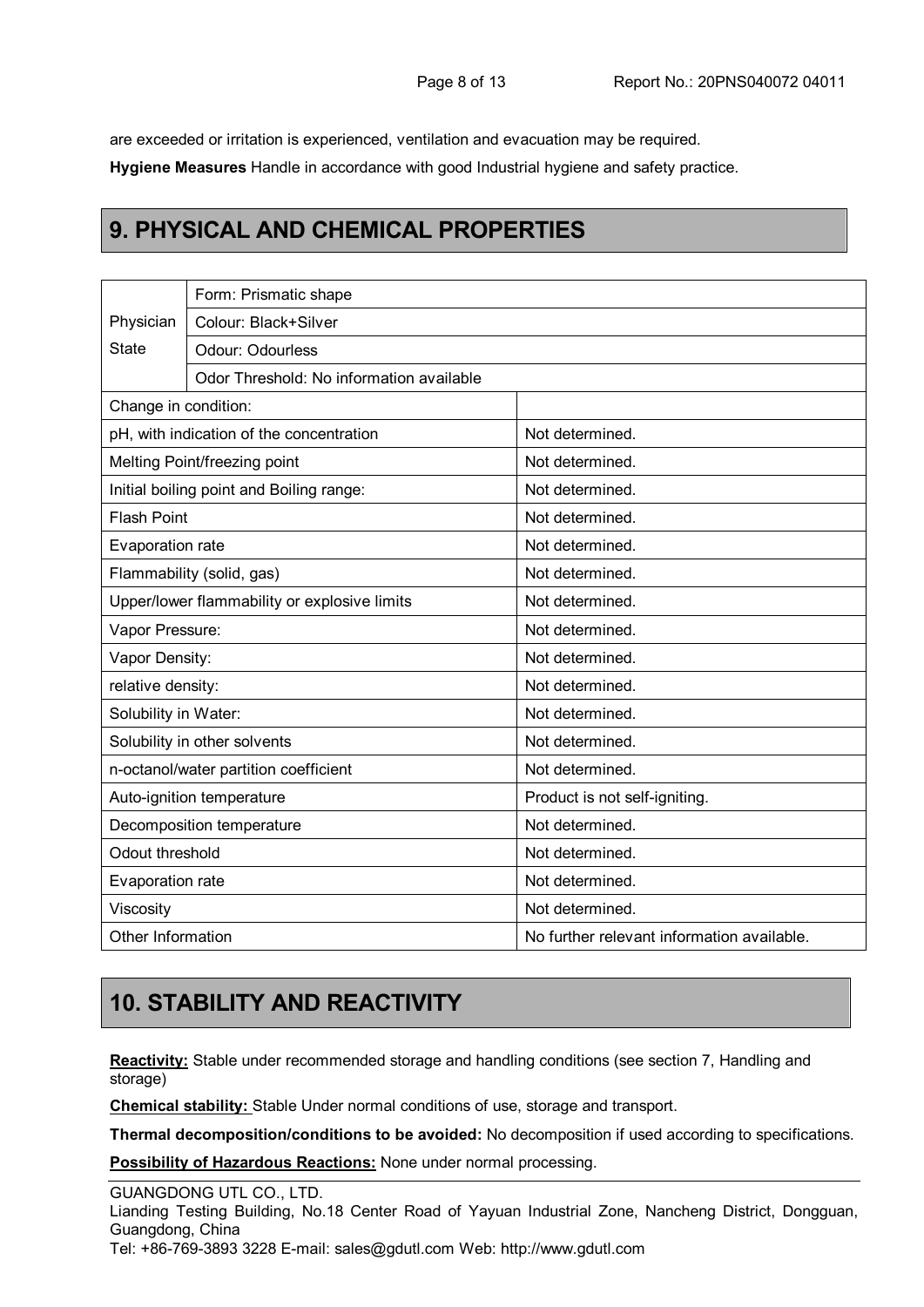**Hazardous Polymerization:** Hazardous polymerization does not occur.

**Conditions to avoid:** Strong heating, fire, Incompatible materials.

**Incompatible materials:** Strong oxidizing agents. Strong acids. Base metals.

**Hazardous Decomposition Products:** Carbon oxides, Other irritating and toxic gases.

### **11. TOXICOLOGICAL INFORMATION**

#### **Acute toxiciy: No data available.**

LD/LC50 values relevant for classification: Not available.

**Skin corrosion/irritation: No irritant effect.** 

**Serious eye damage/irritation:** Cause serious eye irritation.

**Respiratory or skin sensitization:** No sensitizing effects known.

**Specific target organ system toxicity:** No information available.

**CMR effects (carcinogenity, mutagenicity and toxicity for reproduction:** No information available.

### **12. Ecological information**

#### **Toxicity:**

Acquatic toxicity:

No further relevant information available.

**Persistence and degradability:** No further relevant information available.

**Bioaccumulation potential:** No further relevant information available.

**Mobility in soil:** No further relevant information available.

Results of PBT and vPvB assessment

PBT: Not applicable.

vPvB: Not applicable.

**Other adverse effects:** No information available.

### **13. DISPOSAL CONSIDERATIONS**

#### **Waste treatment methods**

Recommendation: Must not be disposed together with household garbage.

Do not allow product to reach sewage system

#### **Uncleaned packaging:**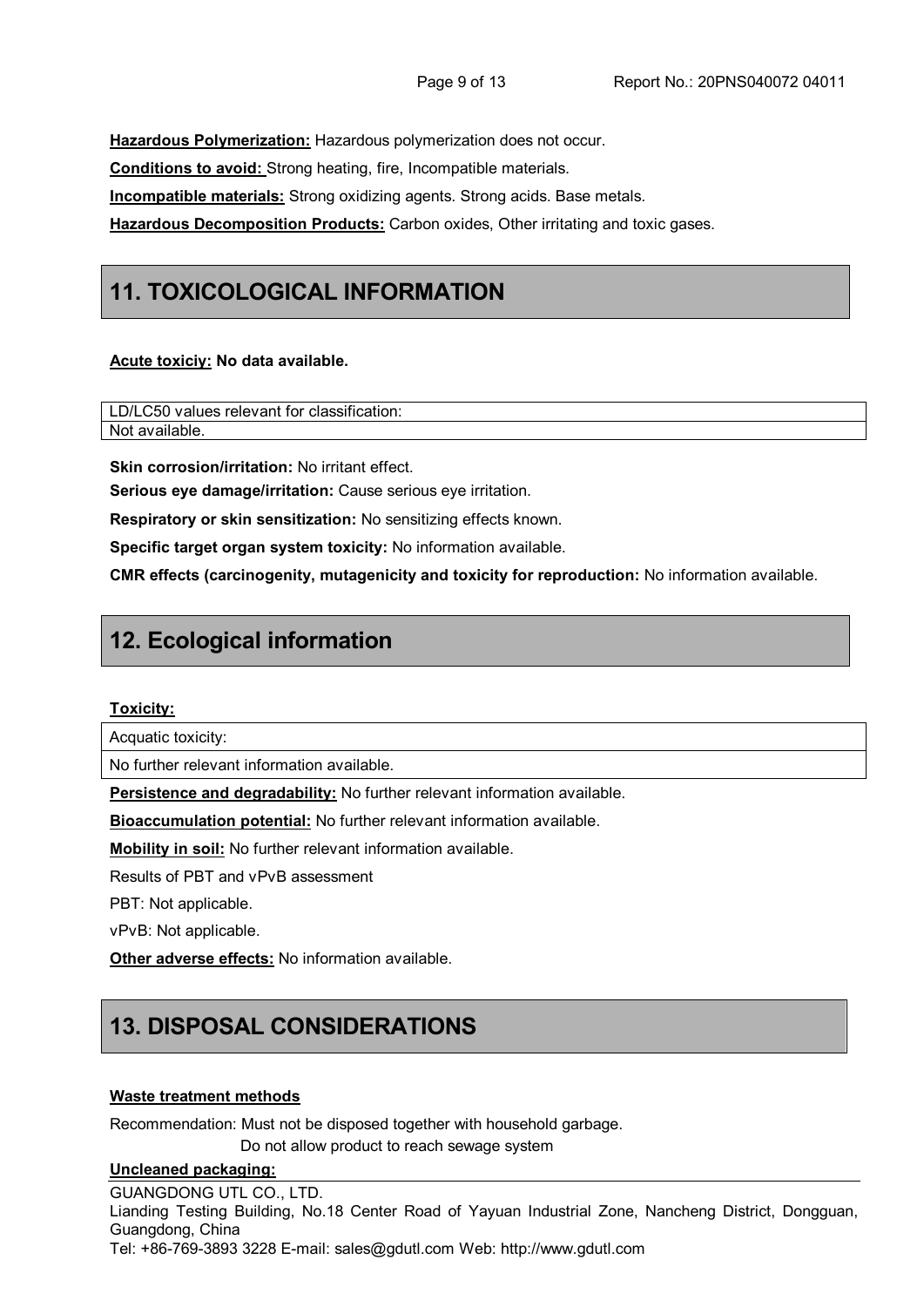Recommendation: Disposal must be made according to official regulations.

### **14. TRANSPORT INFORMATION**

#### **Land transport**

ADR/RID class: Not regulated. UN-Number: UN3480 or UN3171

#### **Maritime transport**

IMDG Class: Class 9. UN Number: UN3480 or UN3171 Marine pollutant: No

#### **Air transport**

ICAO/IATA Class: Class 9

UN/ID Number: UN3480 or UN3171

Environmental hazards: Not applicable.

Special precautions for user: Not applicable.

Transport/Additional information: Not restricted goods according to the above specifications.

The Lithium-ion Battery bad been tested according to the requirements of the UN manual of tests and Criteria, Part III, subsection 38.3;

The Lithium ion batteries according to Section IB of PACKING INSTRUCTION 965, or PACKING INSTRUCTION 952 of the Dangerous Goods regulations 61st Edition may be transported.

The packaging shall be adequate to avoid mechanical damage during transport, handling and stacking. The materials and pack design shall be chosen so as to prevent the development of unintentional electrical conduction, corrosion of the terminals and ingress of moisture.

Meets the requirements of 49CFR173.185 to be transported as non-dangerous goods for road, rail, air, and vessel (Effective August 6, 2014 per HM224F)

The package must be handled with care and that a flammability hazard exists if the package is damaged;

### **15. REGULATORY INFORMATION**

#### **Safety, health and environmental regulations/legislation specific for the substance or mixture**

EU Regulation:

**Authorisations:** No information available.

**Restrictions on use:** No information available.

#### **Regulatory information**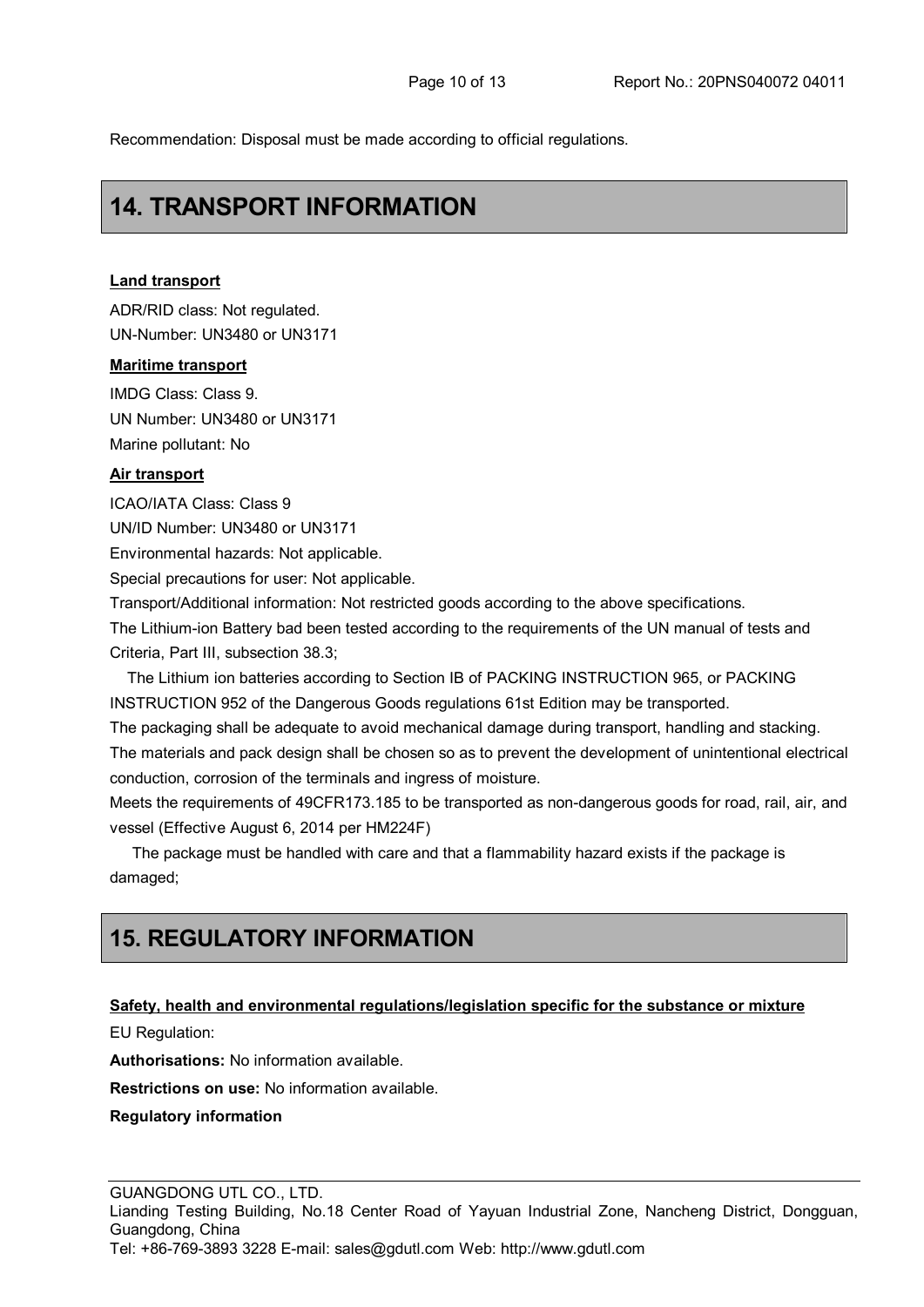| CAS NO.        | <b>EU</b>  | <b>US</b>  | Japan      | Canada       | <b>Australia</b> | Korea      | China      |
|----------------|------------|------------|------------|--------------|------------------|------------|------------|
|                | (EINECS)   | (TSCA)     | (ENCS)     | (DSL/        | (AICS)           | (ECL)      | (IECSC)    |
|                |            |            |            | <b>NDSL)</b> |                  |            |            |
| 12190-79-<br>3 | Listed     | Not listed | Not listed | <b>NDSL</b>  | Not listed       | Not listed | Not listed |
| 7429-90-5      | Listed     | Listed     | Listed     | <b>DSL</b>   | Listed           | Listed     | Listed     |
| 24937-79-<br>9 | Listed     | Listed     | Listed     | <b>DSL</b>   | Listed           | Listed     | Listed     |
| 7782-42-5      | Not listed | Listed     | Not listed | <b>DSL</b>   | Listed           | Listed     | Listed     |
| 7440-50-8      | Not listed | Listed     | Not listed | <b>DSL</b>   | Listed           | Listed     | Listed     |
| 9003-55-8      | Listed     | Listed     | Listed     | <b>DSL</b>   | Listed           | Listed     | Listed     |
| 21324-40-<br>3 | Listed     | Not listed | Not listed | Not listed   | Not listed       | Not listed | Listed     |
| 96-49-1        | Listed     | Listed     | Not listed | <b>NDSL</b>  | Not listed       | Not listed | Not listed |
| 616-38-6       | Listed     | Listed     | Listed     | <b>DSL</b>   | Listed           | Listed     | Listed     |
| 623-53-0       | Listed     | Listed     | Listed     | <b>DSL</b>   | Listed           | Listed     | Listed     |
| 7440-02-0      | Listed     | Listed     | Listed     | <b>DSL</b>   | Listed           | Listed     | Listed     |

**Chemical safety assessment** A Chemical Safety Assessment has not been carried out

## **16. OTHER INFORMATION**

This information is based on out present knowledge. However, this shall not constitute a guarantee for any specific product features and shall not establish a legally valid contractual relationship.

#### **Relevant Phrases:**

R20/22: Harmful by inhalation and if swallowed.

R36: Irritating to eyes.

H302: Harmful if swallowed.

H332: Harmful if inhaled.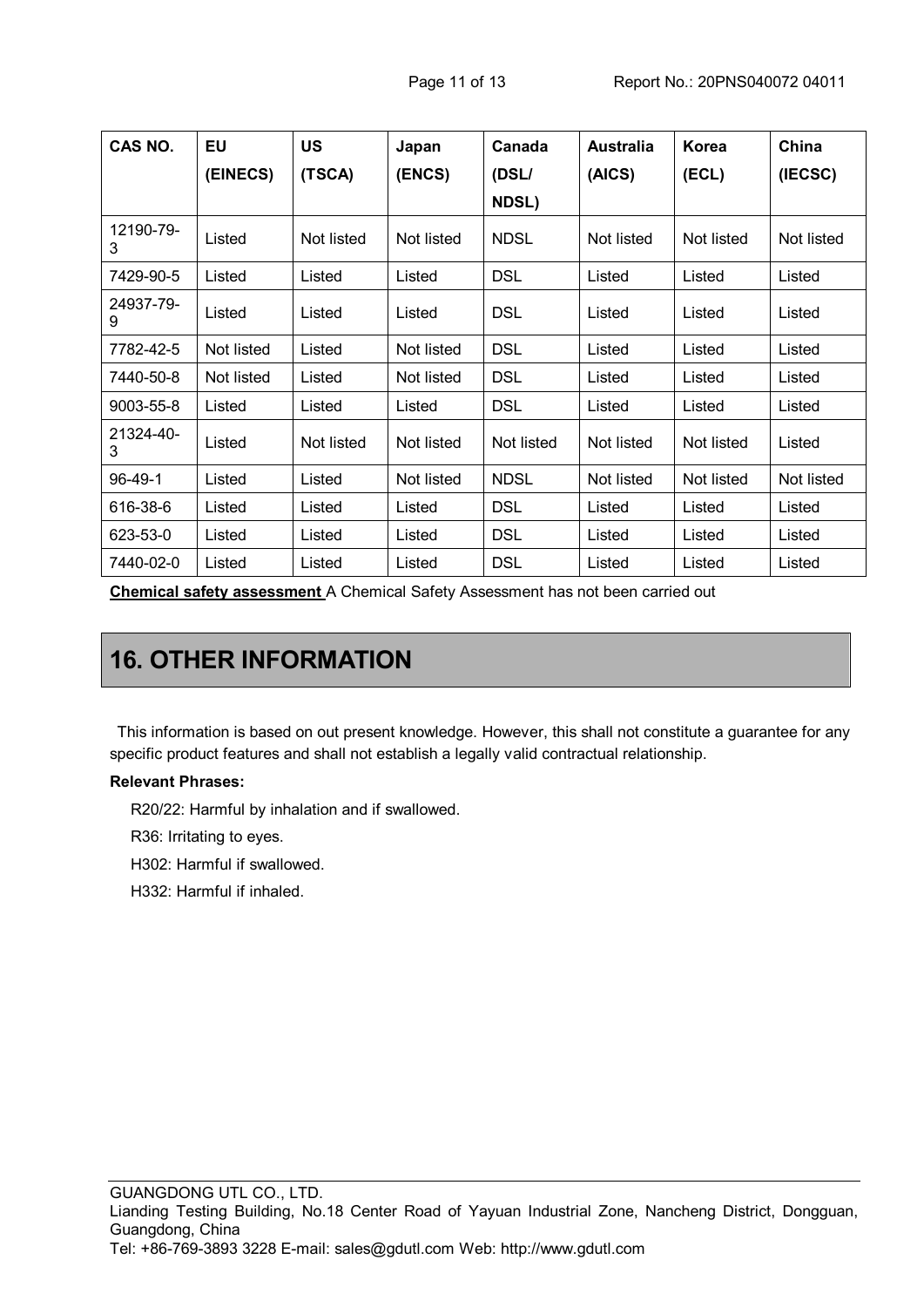Figure 1 Overall view I of battery



Figure 2 Overall view II of battery

GUANGDONG UTL CO., LTD. Lianding Testing Building, No.18 Center Road of Yayuan Industrial Zone, Nancheng District, Dongguan, Guangdong, China Tel: +86-769-3893 3228 E-mail: sales@gdutl.com Web: http://www.gdutl.com

#### *Photos*